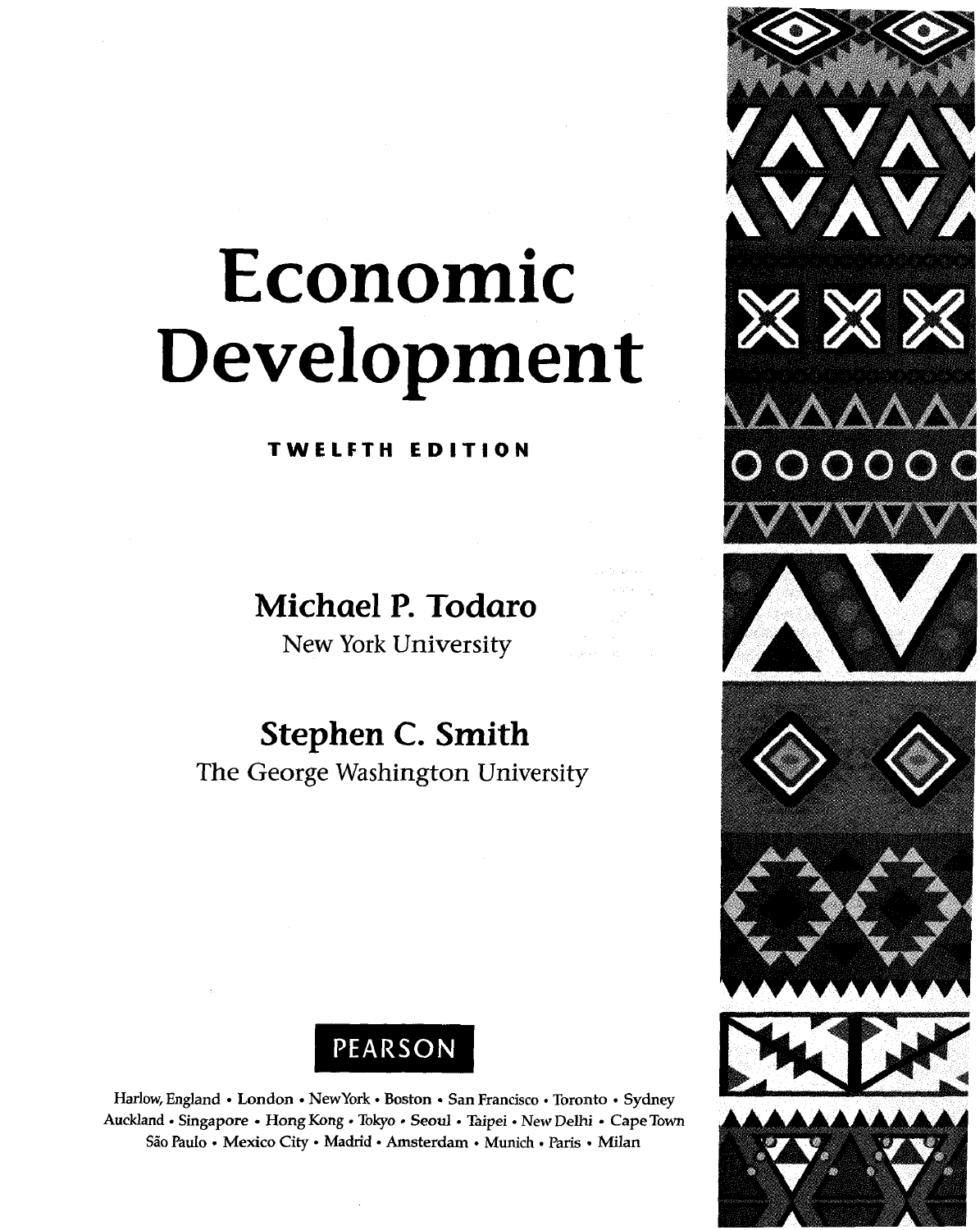## Brief Contents



| Part One Principles and Concepts 1                                                              |     |
|-------------------------------------------------------------------------------------------------|-----|
| 1 Introducing Economic Development: A Global Perspective                                        | 2   |
| 2 Comparative Economic Development                                                              | 40  |
| 3 Classic Theories of Economic Growth and Development                                           | 118 |
| 4 Contemporary Models of Development and Underdevelopment                                       | 164 |
| <b>Problems and Policies: Domestic 215</b><br>Part Two                                          |     |
| 5 Poverty, Inequality, and Development                                                          | 216 |
| 6 Population Growth and Economic Development: Causes,<br><b>Consequences, and Controversies</b> | 284 |
| 7 Urbanization and Rural-Urban Migration: Theory and Policy                                     | 330 |
| 8 Human Capital: Education and Health in Economic Development                                   | 382 |
| 9 Agricultural Transformation and Rural Development                                             | 437 |
| 10 The Environment and Development                                                              | 490 |
| 11 Development Policymaking and the Roles of Market, State,<br>and Civil Society                | 541 |
| Problems and Policies: International and Macro 599<br><b>Part Three</b>                         |     |
| 12 International Trade Theory and Development Strategy                                          | 600 |
| 13 Balance of Payments, Debt, Financial Crises, and Stabilization<br><b>Policies</b>            | 678 |
| 14 Foreign Finance, Investment, Aid, and Conflict: Controversies<br>and Opportunities           | 731 |
| 15 Finance and Fiscal Policy for Development                                                    | 781 |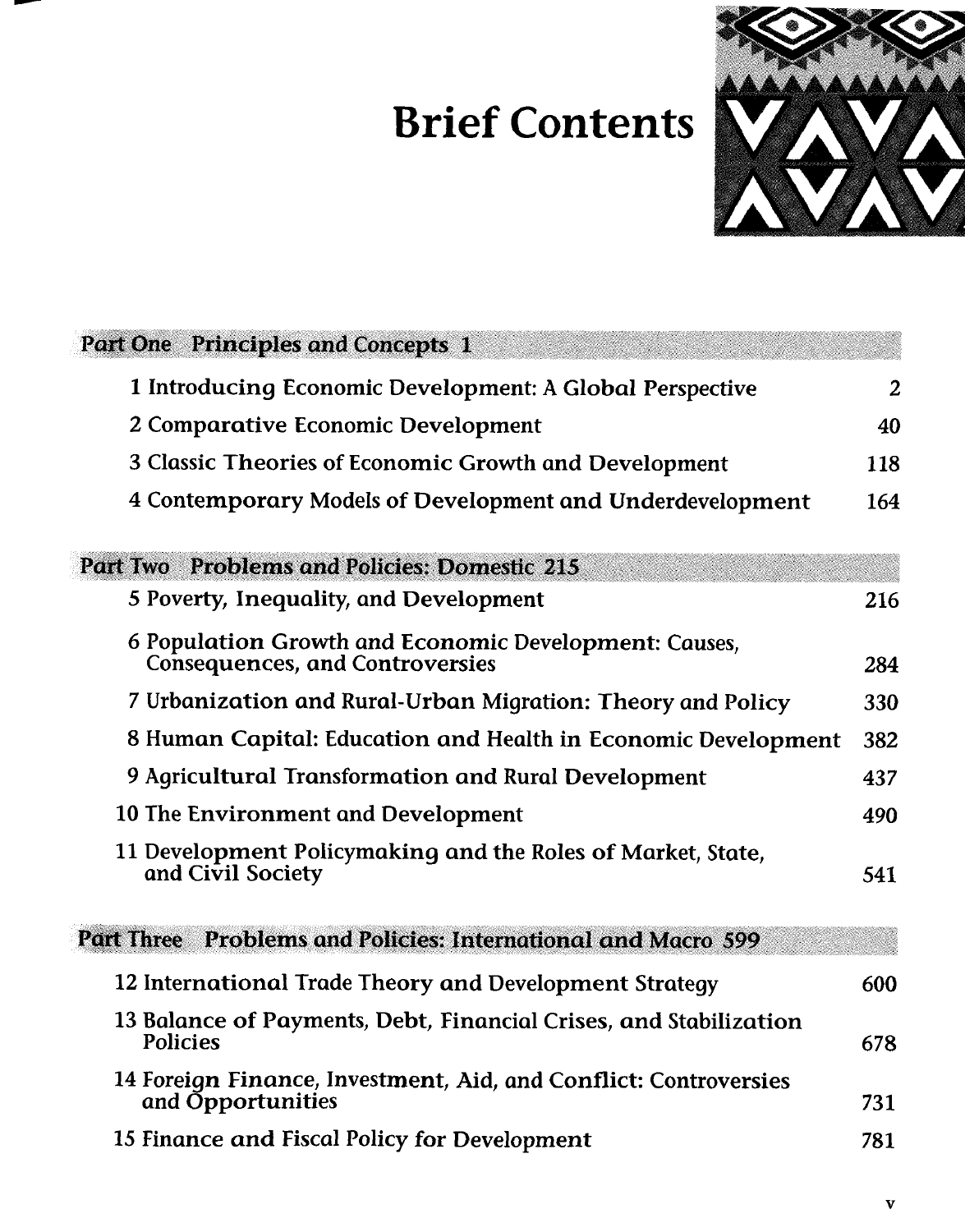## **Contents**



*Case Studies and Boxes*   $xvii$ *Preface xix* 

|   | Part One Principles and Concepts 1                                                        |                         |
|---|-------------------------------------------------------------------------------------------|-------------------------|
| 1 | Introducing Economic Development: A Global Perspective                                    | 2                       |
|   | Prologue: An Extraordinary Moment                                                         | $\overline{\mathbf{2}}$ |
|   | 1.1 How the Other Half Live                                                               | 4                       |
|   | 1.2 Economics and Development Studies                                                     | 9                       |
|   | The Nature of Development Economics 9                                                     |                         |
|   | Why Study Development Economics? Some Critical Questions 11                               |                         |
|   | The Important Role of Values in Development Economics 14                                  |                         |
|   | Economies as Social Systems: The Need to Go Beyond Simple Economics 15                    |                         |
|   | 1.3 What Do We Mean by Development?                                                       | 16                      |
|   | Traditional Economic Measures 16                                                          |                         |
|   | The New Economic View of Development 17                                                   |                         |
|   | Amartya Sen's "Capability" Approach 18                                                    |                         |
|   | Development and Happiness 21                                                              |                         |
|   | Three Core Values of Development 22<br>The Central Role of Women 24                       |                         |
|   | The Three Objectives of Development 24                                                    |                         |
|   | 1.4 The Future of the Millennium Development Goals                                        | 24                      |
|   | 1.5 Conclusions                                                                           | 28                      |
|   | <b>SEE Case Study 1:</b> Progress in the Struggle for More Meaningful Development: Brazil | 30                      |
| 2 | <b>Comparative Economic Development</b>                                                   | 40                      |
|   | 2.1 Defining the Developing World                                                         | 42                      |
|   | 2.2 Basic Indicators of Development: Real Income, Health, and Education                   | 45                      |
|   | Purchasing Power Parity 45                                                                |                         |
|   | Indicators of Health and Education 49                                                     |                         |
|   | 2.3 Holistic Measures of Living Levels and Capabilities                                   | 51                      |
|   | The New Human Development Index 51                                                        |                         |
|   | 2.4 Characteristics of the Developing World: Diversity within Commonality                 | 55                      |
|   | Lower Levels of Living and Productivity 57                                                |                         |
|   | Lower Levels of Human Capital 59                                                          |                         |
|   | Higher Levels of Inequality and Absolute Poverty 60                                       |                         |
|   | Higher Population Growth Rates 63                                                         |                         |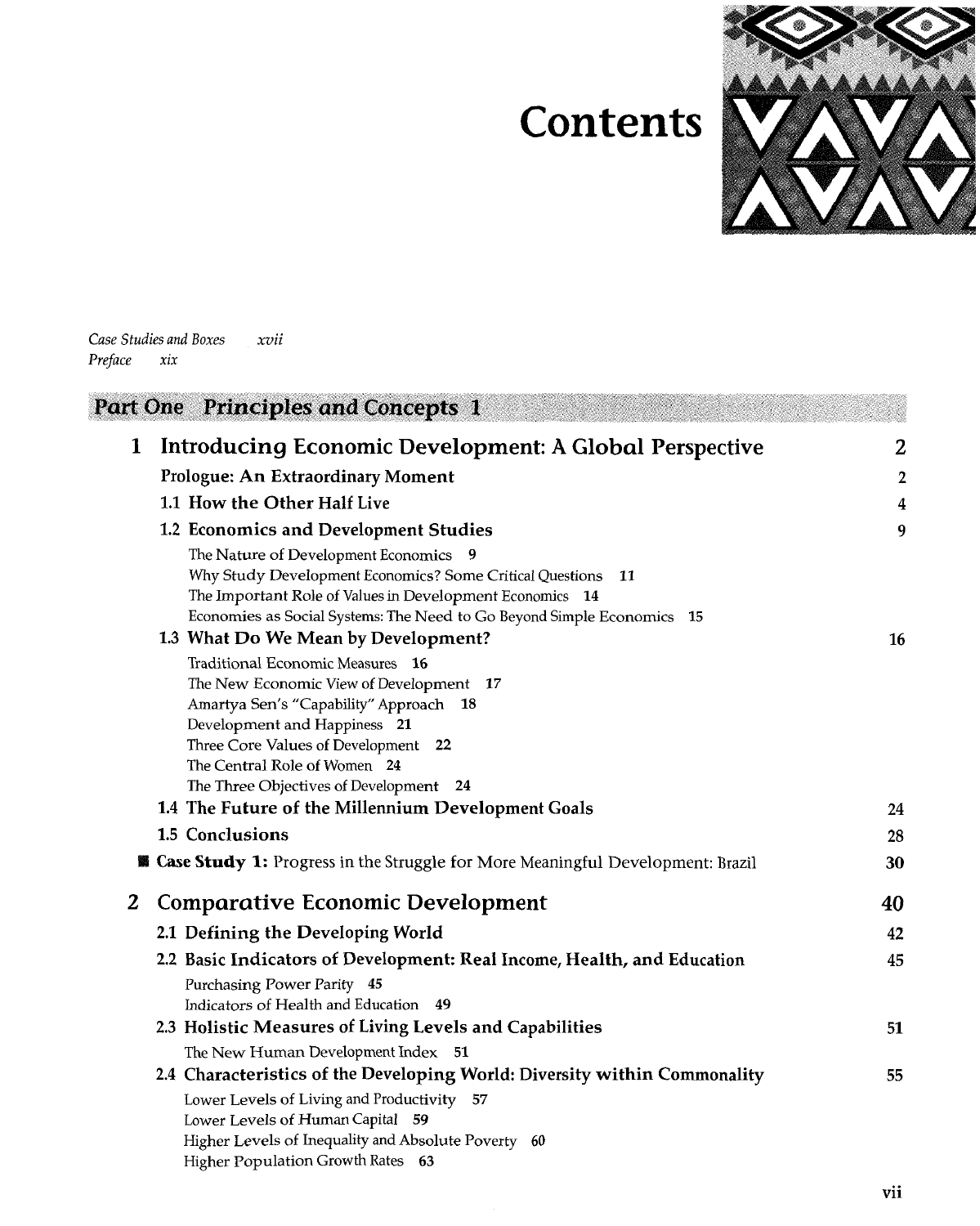|   | Greater Social Fractionalization 64<br>65<br>Larger Rural Populations but Rapid Rural-to-Urban Migration<br>Lower Levels of Industrialization and Manufactured Exports 66<br>Adverse Geography 67<br>Underdeveloped Markets 69<br>Lingering Colonial Impacts and Unequal International Relations 70<br>2.5 How Low-Income Countries Today Differ from Developed Countries                                                       | 73         |
|---|---------------------------------------------------------------------------------------------------------------------------------------------------------------------------------------------------------------------------------------------------------------------------------------------------------------------------------------------------------------------------------------------------------------------------------|------------|
|   | in Their Earlier Stages<br>Physical and Human Resource Endowments 74<br>Relative Levels of Per Capita Income and GDP 75<br>Climatic Differences 75<br>Population Size, Distribution, and Growth 75<br>The Historical Role of International Migration 76<br>The Growth Stimulus of International Trade 78<br>Basic Scientific and Technological Research and Development Capabilities 79<br>Efficacy of Domestic Institutions 79 |            |
|   | 2.6 Are Living Standards of Developing and Developed Nations Converging?                                                                                                                                                                                                                                                                                                                                                        | 80         |
|   | 2.7 Long-Run Causes of Comparative Development                                                                                                                                                                                                                                                                                                                                                                                  | 85         |
|   | 2.8 Concluding Observations                                                                                                                                                                                                                                                                                                                                                                                                     | 93         |
|   | <b>■ Case Study 2: Comparative Economic Development: Pakistan and Bangladesh</b>                                                                                                                                                                                                                                                                                                                                                | 96         |
|   | <b>Appendix 2.1</b> The Traditional Human Development Index (HDI)                                                                                                                                                                                                                                                                                                                                                               | 112        |
| 3 | <b>Classic Theories of Economic Growth and Development</b>                                                                                                                                                                                                                                                                                                                                                                      | 118        |
|   | 3.1 Classic Theories of Economic Development: Four Approaches                                                                                                                                                                                                                                                                                                                                                                   | 119        |
|   | 3.2 Development as Growth and the Linear-Stages Theories                                                                                                                                                                                                                                                                                                                                                                        | 119        |
|   | Rostow's Stages of Growth 120<br>The Harrod-Domar Growth Model<br>121<br>Obstacles and Constraints 123<br>Necessary versus Sufficient Conditions: Some Criticisms of the Stages Model 123<br>3.3 Structural-Change Models                                                                                                                                                                                                       | 124        |
|   | The Lewis Theory of Economic Development 124<br>Structural Change and Patterns of Development 129<br>Conclusions and Implications 130                                                                                                                                                                                                                                                                                           |            |
|   | 3.4 The International-Dependence Revolution<br>The Neocolonial Dependence Model 131<br>The False-Paradigm Model 133<br>The Dualistic-Development Thesis 133<br>Conclusions and Implications 134                                                                                                                                                                                                                                 | 131        |
|   | 3.5 The Neoclassical Counterrevolution: Market Fundamentalism<br>Challenging the Statist Model: Free Markets, Public Choice, and Market-Friendly Approaches<br>Traditional Neoclassical Growth Theory 137<br>Conclusions and Implications 139                                                                                                                                                                                   | 135<br>135 |
|   | 3.6 Classic Theories of Development: Reconciling the Differences                                                                                                                                                                                                                                                                                                                                                                | <b>140</b> |
|   | <b>E Case Study 3:</b> Schools of Thought in Context: South Korea and Argentina                                                                                                                                                                                                                                                                                                                                                 | 142        |
|   | Appendix 3.1 Components of Economic Growth                                                                                                                                                                                                                                                                                                                                                                                      | 149        |
|   | Appendix 3.2 The Solow Neoclassical Growth Model                                                                                                                                                                                                                                                                                                                                                                                | 155        |
|   | Appendix 3.3 Endogenous Growth Theory                                                                                                                                                                                                                                                                                                                                                                                           | 159        |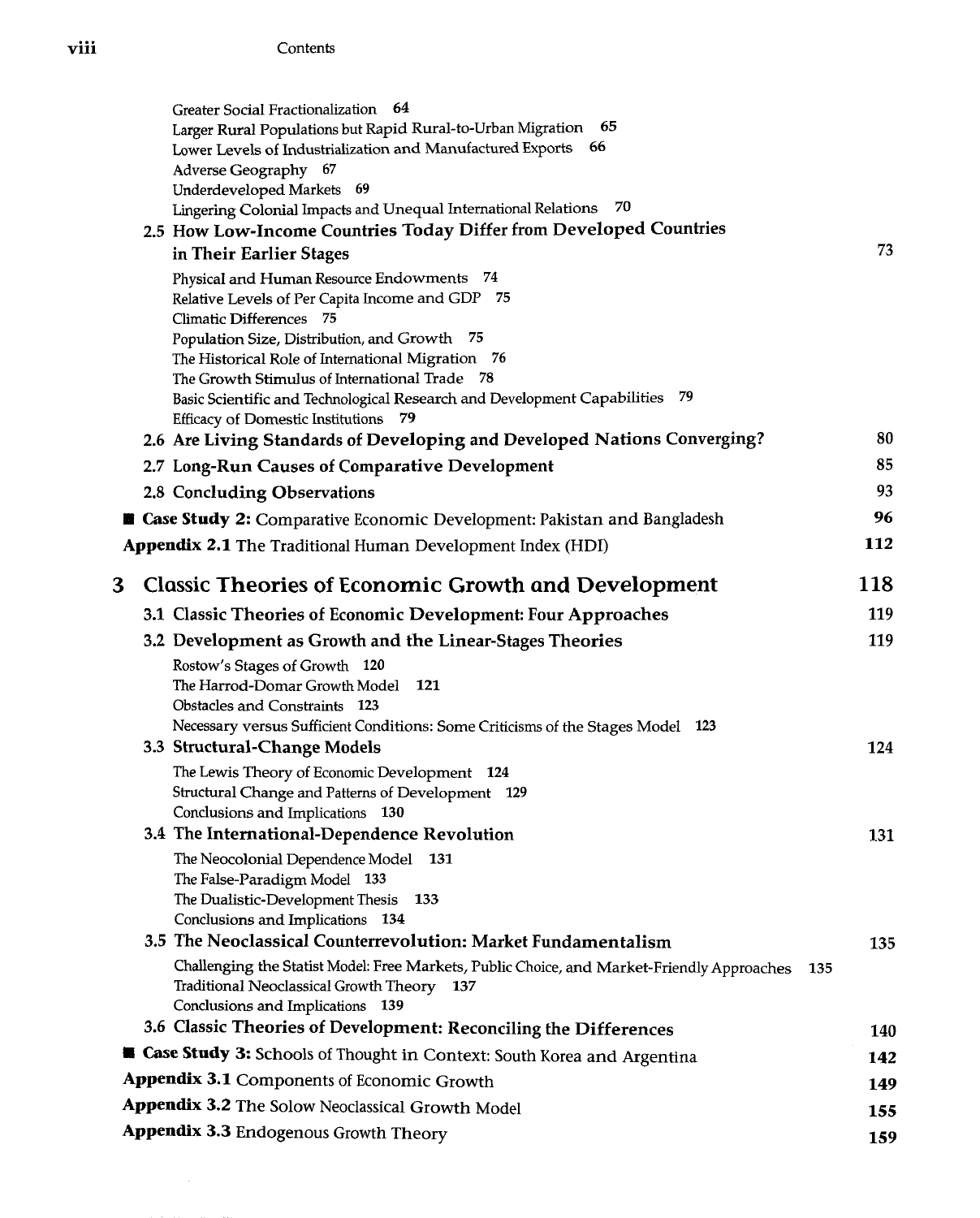| 4 Contemporary Models of Development and Underdevelopment                                                                                                                                                     | 164 |
|---------------------------------------------------------------------------------------------------------------------------------------------------------------------------------------------------------------|-----|
| 4.1 Underdevelopment as a Coordination Failure                                                                                                                                                                | 165 |
| 4.2 Multiple Equilibria: A Diagrammatic Approach                                                                                                                                                              | 168 |
| 4.3 Starting Economic Development: The Big Push                                                                                                                                                               | 174 |
| The Big Push: A Graphical Model 176<br>Other Cases in Which a Big Push May Be Necessary<br>181<br>Why the Problem Cannot Be Solved by a Super-Entrepreneur 182<br>4.4 Further Problems of Multiple Equilibria | 183 |
| Inefficient Advantages of Incumbency 183<br>Behavior and Norms 184<br>Linkages 185<br>Inequality, Multiple Equilibria, and Growth 186                                                                         |     |
| 4.5 Michael Kremer's O-Ring Theory of Economic Development<br>The O-Ring Model 187<br>Implications of the O-Ring Theory 190                                                                                   | 187 |
| 4.6 Economic Development as Self-Discovery                                                                                                                                                                    | 192 |
| 4.7 The Hausmann-Rodrik-Velasco Growth Diagnostics Framework                                                                                                                                                  | 193 |
| 4.8 Conclusions                                                                                                                                                                                               | 197 |
| <b>E Case Study 4:</b> Understanding a Development Miracle: China                                                                                                                                             | 200 |

 $\frac{1}{2}$ 

 $\bar{z}$ 

 $\hat{\mathbf{r}}$ 

 $\mathsf I$ 

 $\frac{1}{2}$ 

 $\bar{1}$ 

 $\bar{t}$ 

Ť

|                | art Iwo Problems and Policies: Domestic 215                                                                                                                                                          |            |
|----------------|------------------------------------------------------------------------------------------------------------------------------------------------------------------------------------------------------|------------|
| 5 <sup>5</sup> | <b>Poverty, Inequality, and Development</b>                                                                                                                                                          | 216        |
|                | 5.1 Measuring Inequality                                                                                                                                                                             | 218        |
|                | Size Distributions 218                                                                                                                                                                               |            |
|                | Lorenz Curves 220<br>Gini Coefficients and Aggregate Measures of Inequality 222<br>Functional Distributions 224                                                                                      |            |
|                | The Ahluwalia-Chenery Welfare Index (ACWI) 225<br>5.2 Measuring Absolute Poverty                                                                                                                     | 226        |
|                | Income Poverty 226<br>5.3 Poverty, Inequality, and Social Welfare                                                                                                                                    | <b>230</b> |
|                | What's So Bad about Extreme Inequality? 230<br>Dualistic Development and Shifting Lorenz Curves: Some Stylized Typologies 232<br>Kuznets's Inverted-U Hypothesis<br>235<br>Growth and Inequality 239 |            |
|                | 5.4 Absolute Poverty: Extent and Magnitude                                                                                                                                                           | 240        |
|                | The Multidimensional Poverty Index (MPI) 242                                                                                                                                                         |            |
|                | Growth and Poverty 248<br>5.5 Economic Characteristics of High-Poverty Groups                                                                                                                        | 250        |
|                | Rural Poverty 250<br>Women and Poverty 251<br>255<br>Ethnic Minorities, Indigenous Populations, and Poverty                                                                                          |            |

l,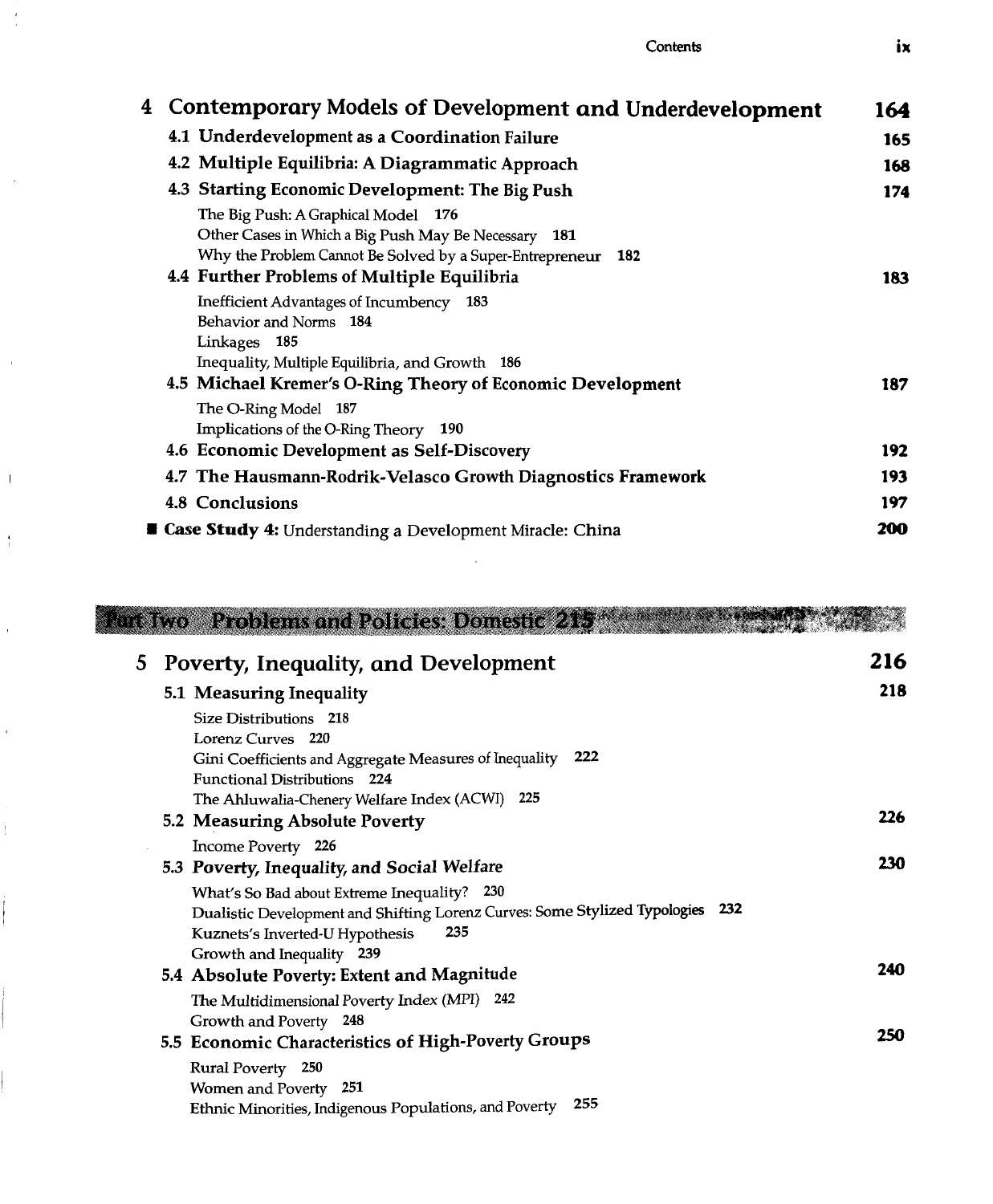|   | 5.6 Policy Options on Income Inequality and Poverty: Some Basic Considerations                                                                                 | 256 |
|---|----------------------------------------------------------------------------------------------------------------------------------------------------------------|-----|
|   | Areas of Intervention 256                                                                                                                                      |     |
|   | Altering the Functional Distribution of Income through Relative Factor Prices 257<br>Modifying the Size Distribution through Increasing Assets of the Poor 258 |     |
|   | Progressive Income and Wealth Taxes 260                                                                                                                        |     |
|   | Direct Transfer Payments and the Public Provision of Goods and Services 260                                                                                    | 262 |
|   | 5.7 Summary and Conclusions: The Need for a Package of Policies                                                                                                |     |
|   | <b>B</b> Case Study 5: Institutions, Inequality, and Incomes: Ghana and Côte d'Ivoire                                                                          | 264 |
|   | Appendix 5.1 Appropriate Technology and Employment Generation: The Price Incentive Model                                                                       | 272 |
|   | Appendix 5.2 The Ahluwalia-Chenery Welfare Index                                                                                                               | 275 |
| 6 | <b>Population Growth and Economic Development:</b>                                                                                                             |     |
|   | <b>Causes, Consequences, and Controversies</b>                                                                                                                 | 284 |
|   | 6.1 The Basic Issue: Population Growth and the Quality of Life                                                                                                 | 284 |
|   | 6.2 Population Growth: Past, Present, and Future                                                                                                               | 285 |
|   | World Population Growth throughout History 285                                                                                                                 |     |
|   | Structure of the World's Population 287                                                                                                                        |     |
|   | The Hidden Momentum of Population Growth 291                                                                                                                   | 293 |
|   | 6.3 The Demographic Transition<br>6.4 The Causes of High Fertility in Developing Countries: The Malthusian                                                     |     |
|   | and Household Models                                                                                                                                           | 296 |
|   | The Malthusian Population Trap 296                                                                                                                             |     |
|   | Criticisms of the Malthusian Model 301                                                                                                                         |     |
|   | The Microeconomic Household Theory of Fertility 303                                                                                                            |     |
|   | The Demand for Children in Developing Countries 305<br>Implications for Development and Fertility 306                                                          |     |
|   | 6.5 The Consequences of High Fertility: Some Conflicting Perspectives                                                                                          | 307 |
|   | It's Not a Real Problem 308                                                                                                                                    |     |
|   | It's a Deliberately Contrived False Issue 309                                                                                                                  |     |
|   | It's a Desirable Phenomenon 309                                                                                                                                |     |
|   | It Is a Real Problem 311<br>Goals and Objectives: Toward a Consensus 314                                                                                       |     |
|   | 6.6 Some Policy Approaches                                                                                                                                     | 315 |
|   | What Developing Countries Can Do 316                                                                                                                           |     |
|   | What the Developed Countries Can Do 318                                                                                                                        |     |
|   | How Developed Countries Can Help Developing Countries with Their Population Programs 319                                                                       |     |
|   | <b>E Case Study 6:</b> Population, Poverty, and Development: China and India                                                                                   | 321 |
| 7 | Urbanization and Rural-Urban Migration: Theory and Policy                                                                                                      | 330 |
|   | 7.1 Urbanization: Trends and Living Conditions                                                                                                                 | 331 |
|   | 7.2 The Role of Cities                                                                                                                                         | 339 |
|   | Industrial Districts 339                                                                                                                                       |     |
|   | Efficient Urban Scale 343<br>7.3 The Urban Giantism Problem                                                                                                    |     |
|   | First-City Bias 345                                                                                                                                            | 344 |
|   | Causes of Urban Giantism 346                                                                                                                                   |     |
|   |                                                                                                                                                                |     |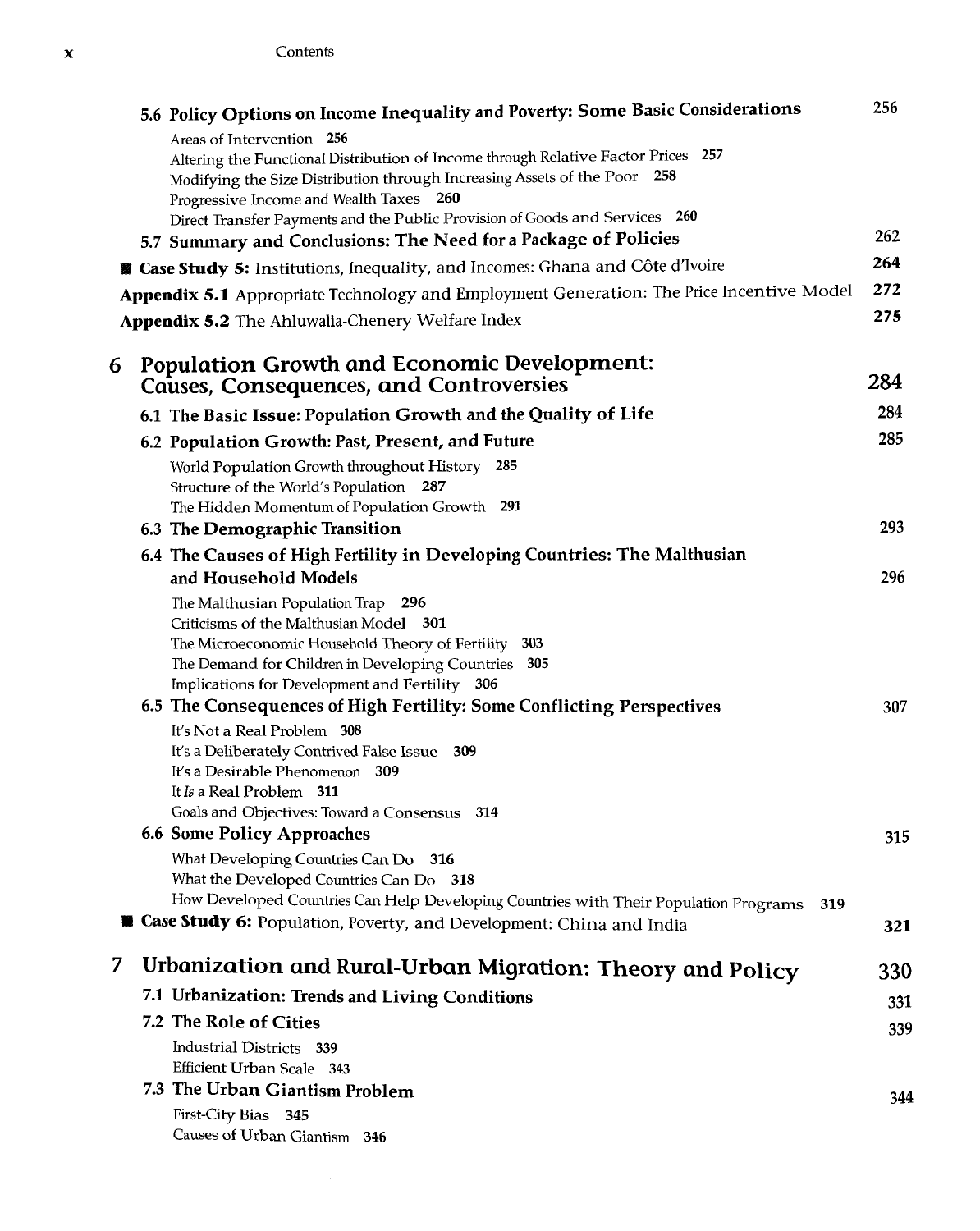|   | 7.4 The Urban Informal Sector                                                                                                                 | 348 |
|---|-----------------------------------------------------------------------------------------------------------------------------------------------|-----|
|   | Policies for the Urban Informal Sector 350                                                                                                    |     |
|   | Women in the Informal Sector 354                                                                                                              |     |
|   | 7.5 Migration and Development                                                                                                                 | 355 |
|   | 7.6 Toward an Economic Theory of Rural-Urban Migration                                                                                        | 357 |
|   | A Verbal Description of the Todaro Model 358                                                                                                  |     |
|   | A Diagrammatic Presentation 360<br>Five Policy Implications 362                                                                               |     |
|   | 7.7 Conclusion: A Comprehensive Urbanization, Migration,                                                                                      |     |
|   | and Employment Strategy                                                                                                                       | 365 |
|   | <b>Case Study 7:</b> Rural-Urban Migration and Urbanization in Developing                                                                     |     |
|   | Countries: India and Botswana                                                                                                                 | 369 |
|   | <b>Appendix 7.1</b> A Mathematical Formulation of the Todaro Migration Model                                                                  | 375 |
|   | 8 Human Capital: Education and Health in Economic Development                                                                                 | 382 |
|   | 8.1 The Central Roles of Education and Health                                                                                                 | 382 |
|   | Education and Health as Joint Investments for Development 384                                                                                 |     |
|   | Improving Health and Education: Why Increasing Income Is Not Sufficient 385                                                                   |     |
|   | 8.2 Investing in Education and Health: The Human Capital Approach                                                                             | 388 |
|   | 8.3 Child Labor                                                                                                                               | 391 |
|   | 8.4 The Gender Gap: Discrimination in Education and Health                                                                                    | 396 |
|   | Education and Gender 396<br>Health and Gender 398                                                                                             |     |
|   | Consequences of Gender Bias in Health and Education 399                                                                                       | 401 |
|   | 8.5 Educational Systems and Development                                                                                                       |     |
|   | The Political Economy of Educational Supply and Demand: The Relationship between<br>Employment Opportunities and Educational Demands<br>- 401 |     |
|   | Social versus Private Benefits and Costs 403                                                                                                  |     |
|   | Distribution of Education 404                                                                                                                 |     |
|   | 8.6 Health Measurement and Disease Burden                                                                                                     | 406 |
|   | $HIV/AIDS$ 412                                                                                                                                |     |
|   | Malaria 415<br>Parasitic Worms and Other "Neglected Tropical Diseases" 418                                                                    |     |
|   | 8.7 Health, Productivity, and Policy                                                                                                          | 420 |
|   | Productivity 420                                                                                                                              |     |
|   | Health Systems Policy 422                                                                                                                     |     |
|   | ■ Case Study 8: Pathways Out of Poverty: Progresa/Oportunidades in Mexico                                                                     | 425 |
| 9 | <b>Agricultural Transformation and Rural Development</b>                                                                                      | 437 |
|   | 9.1 The Imperative of Agricultural Progress and Rural Development                                                                             | 437 |
|   | 9.2 Agricultural Growth: Past Progress and Current Challenges                                                                                 | 440 |
|   | Trends in Agricultural Productivity 440                                                                                                       |     |
|   | Market Failures and the Need for Government Policy 446                                                                                        |     |
|   | 9.3 The Structure of Agrarian Systems in the Developing World                                                                                 | 448 |
|   | Three Systems of Agriculture 448<br>Traditional and Peasant Agriculture in Latin America, Asia, and Africa 449                                |     |

 $\hat{\mathcal{A}}$ 

 $\bar{\Gamma}$ 

İ

ļ

Contents xi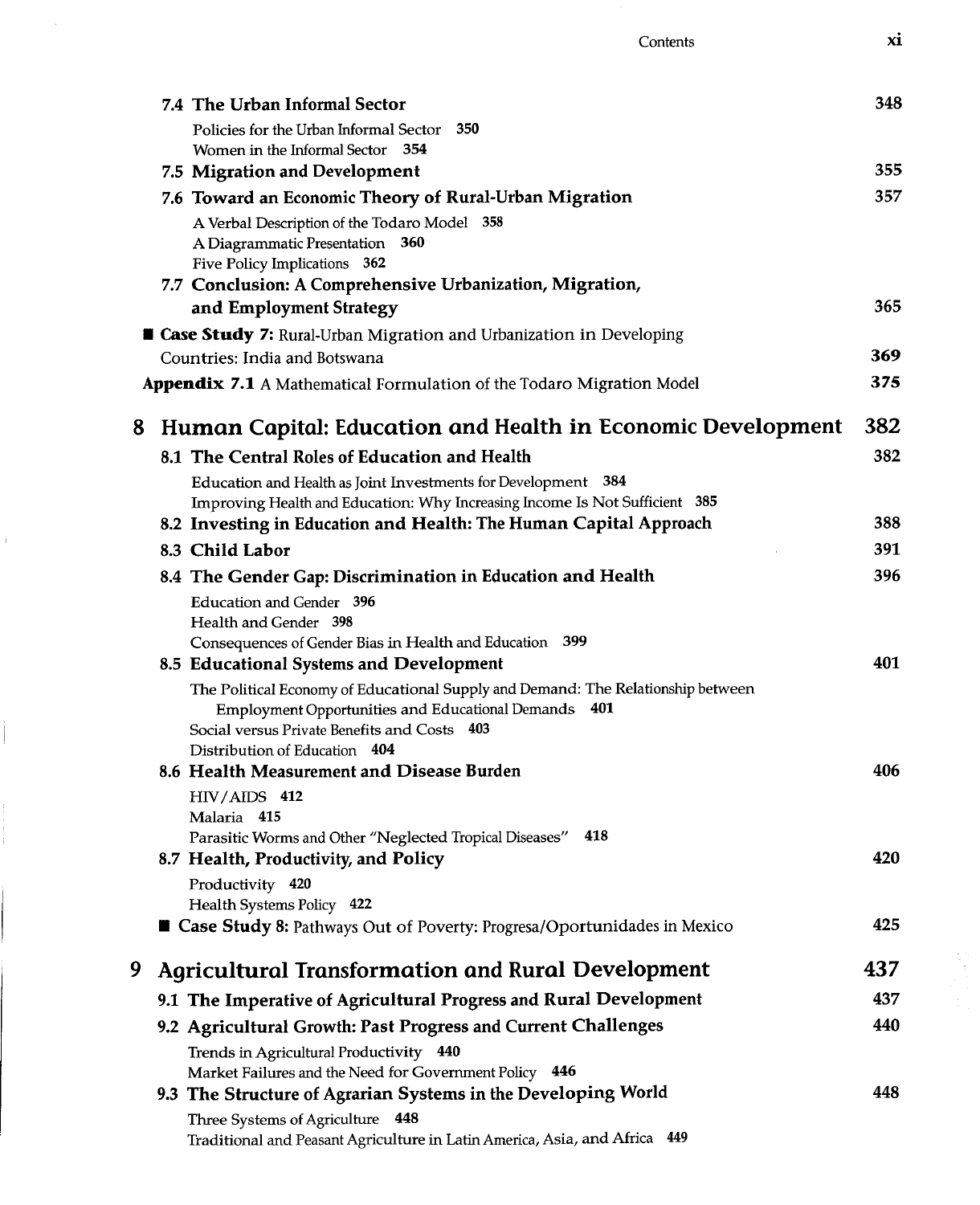$\hat{z}$  ,  $\hat{z}$ 

|  | Agrarian Patterns in Latin America: Progress and Remaining Poverty Challenges 451<br>453<br>Transforming Economies: Problems of Fragmentation and Subdivision of Peasant Land in Asia<br>Subsistence Agriculture and Extensive Cultivation in Africa 456                                                                                                  |      |
|--|-----------------------------------------------------------------------------------------------------------------------------------------------------------------------------------------------------------------------------------------------------------------------------------------------------------------------------------------------------------|------|
|  | 9.4 The Important Role of Women                                                                                                                                                                                                                                                                                                                           | 458  |
|  | 9.5 The Microeconomics of Farmer Behavior and Agricultural Development                                                                                                                                                                                                                                                                                    | 462  |
|  | The Transition from Traditional Subsistence to Specialized Commercial Farming 462<br>Subsistence Farming: Risk Aversion, Uncertainty, and Survival 462<br>466<br>The Economics of Sharecropping and Interlocking Factor Markets<br>The Transition to Mixed or Diversified Farming 468<br>From Divergence to Specialization: Modern Commercial Farming 469 |      |
|  | 9.6 Core Requirements of a Strategy of Agricultural and Rural Development                                                                                                                                                                                                                                                                                 | 471  |
|  | Improving Small-Scale Agriculture 472<br>Institutional and Pricing Policies: Providing the Necessary Economic Incentives 473<br>Conditions for Rural Development 474                                                                                                                                                                                      |      |
|  | <b>Lase Study 9:</b> The Need to Improve Agricultural Extension for Women Farmers: Kenya                                                                                                                                                                                                                                                                  | 477  |
|  | 10 The Environment and Development                                                                                                                                                                                                                                                                                                                        | 490  |
|  | 10.1 Environment and Development: The Basic Issues                                                                                                                                                                                                                                                                                                        | 490  |
|  | Economics and the Environment 490                                                                                                                                                                                                                                                                                                                         |      |
|  | Sustainable Development and Environmental Accounting 492                                                                                                                                                                                                                                                                                                  |      |
|  | Environment Relationships to Population, Poverty, and Economic Growth 493                                                                                                                                                                                                                                                                                 |      |
|  | <b>Environment and Rural and Urban Development</b> 496<br>The Global Environment and Economy<br>496                                                                                                                                                                                                                                                       |      |
|  | 498<br>Natural Resource-Based Livelihoods as a Pathway Out of Poverty: Promise and Limitations                                                                                                                                                                                                                                                            |      |
|  | The Scope of Domestic-Origin Environmental Degradation<br>499                                                                                                                                                                                                                                                                                             |      |
|  | Rural Development and the Environment: A Tale of Two Villages<br>500                                                                                                                                                                                                                                                                                      |      |
|  | Environmental Deterioration in Villages 501                                                                                                                                                                                                                                                                                                               |      |
|  | 10.2 Global Warming and Climate Change: Scope, Mitigation, and Adaptation                                                                                                                                                                                                                                                                                 | 502  |
|  | Scope of the Problem 502                                                                                                                                                                                                                                                                                                                                  |      |
|  | Mitigation<br>505                                                                                                                                                                                                                                                                                                                                         |      |
|  | Adaptation 506                                                                                                                                                                                                                                                                                                                                            |      |
|  | 10.3 Economic Models of Environmental Issues                                                                                                                                                                                                                                                                                                              | 508  |
|  | Privately Owned Resources 508                                                                                                                                                                                                                                                                                                                             |      |
|  | Common Property Resources 513                                                                                                                                                                                                                                                                                                                             |      |
|  | Public Goods and Bads: Regional Environmental Degradation and the Free-Rider Problem 515<br>Limitations of the Public-Good Framework                                                                                                                                                                                                                      |      |
|  | 517<br>10.4 Urban Development and the Environment                                                                                                                                                                                                                                                                                                         |      |
|  |                                                                                                                                                                                                                                                                                                                                                           | 518  |
|  | Environmental Problems of Urban Slums<br>518<br>Industrialization and Urban Air Pollution<br>519                                                                                                                                                                                                                                                          |      |
|  | Problems of Congestion, Clean Water, and Sanitation 522                                                                                                                                                                                                                                                                                                   |      |
|  | 10.5 The Local and Global Costs of Rain Forest Destruction                                                                                                                                                                                                                                                                                                | 523  |
|  | 10.6 Policy Options in Developing and Developed Countries                                                                                                                                                                                                                                                                                                 |      |
|  | What Developing Countries Can Do 526                                                                                                                                                                                                                                                                                                                      | 526. |
|  | How Developed Countries Can Help Developing Countries<br>528                                                                                                                                                                                                                                                                                              |      |
|  | What Developed Countries Can Do for the Global Environment 529                                                                                                                                                                                                                                                                                            |      |
|  | <b>Case Study 10:</b> A World of Contrasts on One Island: Haiti and the Dominican Republic                                                                                                                                                                                                                                                                | 532  |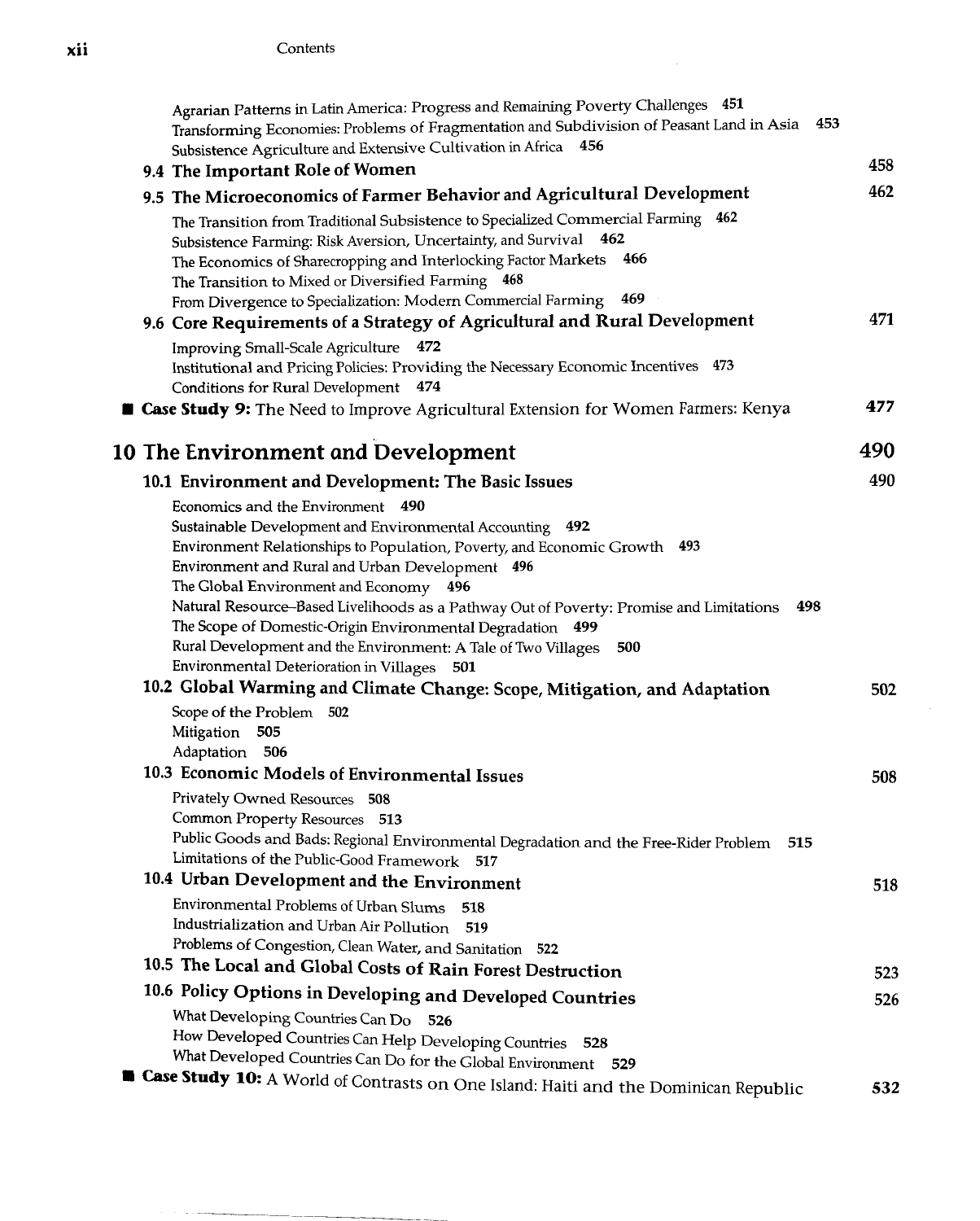| 11 Development Policymaking and the Roles of Market,<br><b>State, and Civil Society</b>                                                                                                                                                   | 541 |
|-------------------------------------------------------------------------------------------------------------------------------------------------------------------------------------------------------------------------------------------|-----|
| 11.1 A Question of Balance                                                                                                                                                                                                                | 541 |
| 11.2 Development Planning: Concepts and Rationale                                                                                                                                                                                         | 542 |
| The Planning Mystique 542<br>The Nature of Development Planning 543<br>Planning in Mixed Developing Economies 543<br>The Rationale for Development Planning 544                                                                           |     |
| 11.3 The Development Planning Process: Some Basic Models                                                                                                                                                                                  | 546 |
| Three Stages of Planning 546<br>Aggregate Growth Models: Projecting Macro Variables<br>547<br>Multisector Models and Sectoral Projections 549<br>Project Appraisal and Social Cost-Benefit Analysis 550                                   |     |
| 11.4 Government Failure and Preferences for Markets over Planning                                                                                                                                                                         | 554 |
| Problems of Plan Implementation and Plan Failure 554<br>The 1980s Policy Shift toward Free Markets 556<br>Government Failure 557                                                                                                          |     |
| 11.5 The Market Economy                                                                                                                                                                                                                   | 558 |
| Sociocultural Preconditions and Economic Requirements 558                                                                                                                                                                                 |     |
| 11.6 The Washington Consensus on the Role of the State in Development                                                                                                                                                                     |     |
| and Its Subsequent Evolution                                                                                                                                                                                                              | 560 |
| Toward a New Consensus 561<br>11.7 Development Political Economy: Theories of Policy Formulation and Reform                                                                                                                               | 562 |
| Understanding Voting Patterns on Policy Reform 564<br>Institutions and Path Dependency 566<br>Democracy versus Autocracy: Which Facilitates Faster Growth? 567                                                                            |     |
| 11.8 Development Roles of NGOs and the Broader Citizen Sector                                                                                                                                                                             | 569 |
| 11.9 Trends in Governance and Reform<br>Tackling the Problem of Corruption 576<br>Decentralization 578<br>Development Participation 580                                                                                                   | 576 |
| <b>E Case Study 11:</b> The Role of Development NGOs: BRAC and the Grameen Bank                                                                                                                                                           | 583 |
| Problems and Policies: International and Macro 599<br>Part Three                                                                                                                                                                          |     |
| 12 International Trade Theory and Development Strategy                                                                                                                                                                                    | 600 |
| 12.1 Economic Globalization: An Introduction                                                                                                                                                                                              | 600 |
| 12.2 International Trade: Some Key Issues                                                                                                                                                                                                 | 603 |
| Five Basic Questions about Trade and Development 606<br>Importance of Exports to Different Developing Nations 608<br>Demand Elasticities and Export Earnings Instability 610<br>The Terms of Trade and the Prebisch-Singer Hypothesis 610 |     |
| 12.3 The Traditional Theory of International Trade<br>Comparative Advantage 613                                                                                                                                                           | 612 |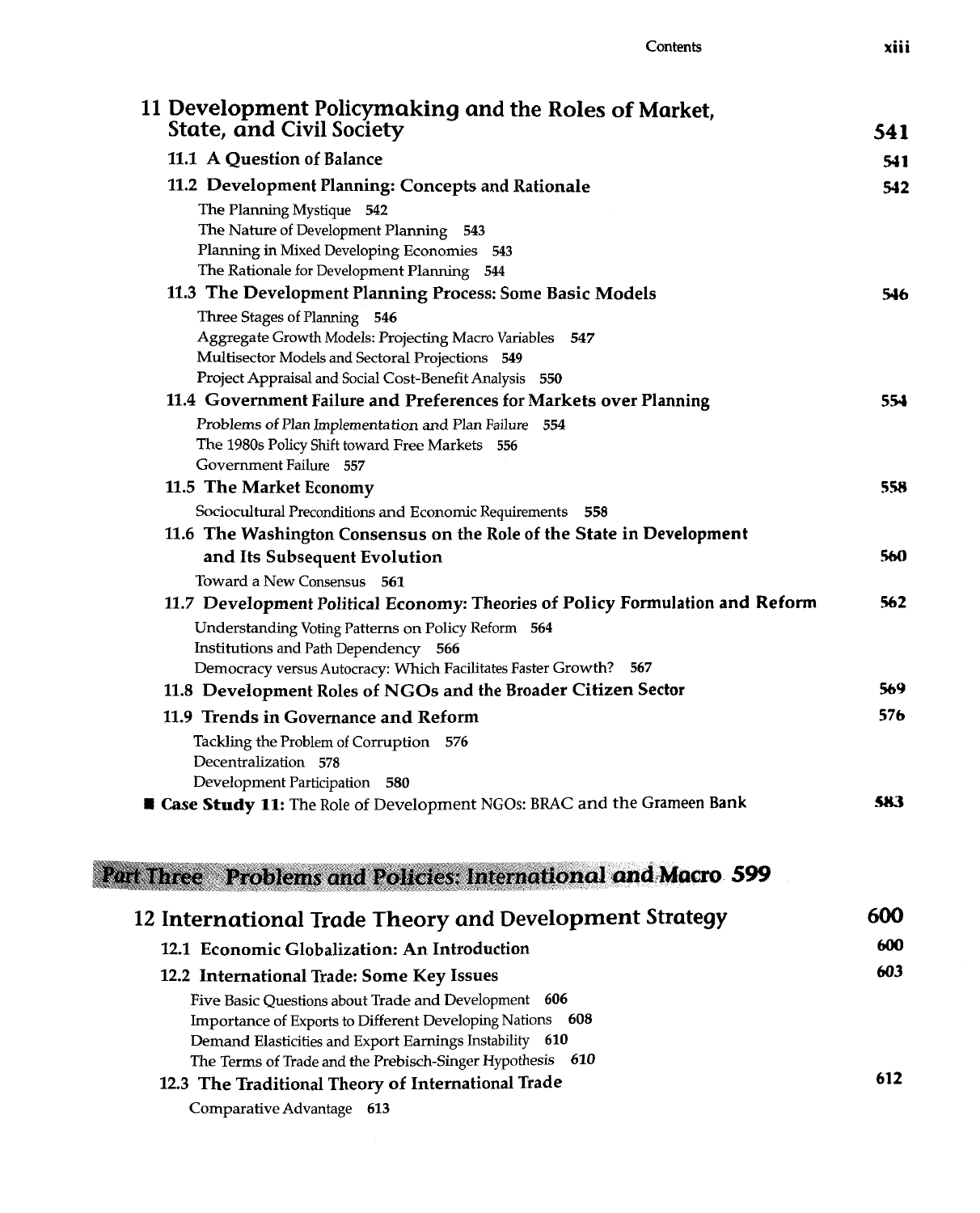Contents

| Relative Factor Endowments and International Specialization: The Neoclassical Model 614                                                                            |     |
|--------------------------------------------------------------------------------------------------------------------------------------------------------------------|-----|
| Trade Theory and Development: The Traditional Arguments 619<br>12.4 The Critique of Traditional Free-Trade Theory in the Context                                   |     |
|                                                                                                                                                                    | 619 |
| of Developing-Country Experience                                                                                                                                   | 620 |
| Fixed Resources, Full Employment, and the International Immobility of Capital and Skilled Labor<br>Fixed, Freely Available Technology and Consumer Sovereignty 623 |     |
| Internal Factor Mobility, Perfect Competition, and Uncertainty: Increasing Returns, Imperfect Competition,                                                         |     |
| and Issues in Specialization 624                                                                                                                                   |     |
| The Absence of National Governments in Trading Relations 626                                                                                                       |     |
| Balanced Trade and International Price Adjustments 627                                                                                                             |     |
| Trade Gains Accruing to Nationals<br>627                                                                                                                           |     |
| Some Conclusions on Trade Theory and Economic Development Strategy 628                                                                                             |     |
| 12.5 Traditional Trade Strategies and Policy Mechanisms for Development:                                                                                           |     |
| <b>Export Promotion versus Import Substitution</b>                                                                                                                 | 630 |
| 632<br>Export Promotion: Looking Outward and Seeing Trade Barriers                                                                                                 |     |
| Expanding Exports of Manufactured Goods 635                                                                                                                        |     |
| Import Substitution: Looking Inward but Still Paying Outward 637                                                                                                   |     |
| Tariffs, Infant Industries, and the Theory of Protection 637                                                                                                       |     |
| The IS Industrialization Strategy and Results 639                                                                                                                  |     |
| Foreign-Exchange Rates, Exchange Controls, and the Devaluation Decision 644                                                                                        |     |
| Trade Optimists and Trade Pessimists: Summarizing the Traditional Debate 648                                                                                       | 651 |
| 12.6 The Industrialization Strategy Approach to Export Policy                                                                                                      |     |
| Export-Oriented Industrialization Strategy 651                                                                                                                     |     |
| The New Firm-level International Trade Research and the Developing Countries 655                                                                                   |     |
| 12.7 South-South Trade and Economic Integration                                                                                                                    | 655 |
| Economic Integration: Theory and Practice 655                                                                                                                      |     |
| Regional Trading Blocs, the Globalization of Trade, and Prospects for South-South Cooperation 657                                                                  |     |
| 12.8 Trade Policies of Developed Countries: The Need for Reform                                                                                                    |     |
| and Resistance to New Protectionist Pressures                                                                                                                      | 659 |
| <b>E Case Study 12:</b> A Pioneer in Development Success through Trade: Taiwan                                                                                     | 663 |
| 13 Balance of Payments, Debt, Financial Crises,                                                                                                                    |     |
| and Stabilization Policies                                                                                                                                         | 678 |
| 13.1 International Finance and Investment: Key Issues for Developing Countries                                                                                     | 678 |
| 13.2 The Balance of Payments Account                                                                                                                               | 679 |
| General Considerations 679                                                                                                                                         |     |
| A Hypothetical Illustration: Deficits and Debts 681                                                                                                                |     |
| 13.3 The Issue of Payments Deficits                                                                                                                                | 685 |
| Some Initial Policy Issues 685                                                                                                                                     |     |
| Trends in the Balance of Payments<br>689                                                                                                                           |     |
| 13.4 Accumulation of Debt and Emergence of the Debt Crisis in the 1980s                                                                                            | 691 |
| Background and Analysis 691                                                                                                                                        |     |
| Origins of the 1980s Debt Crisis 693                                                                                                                               |     |
| 13.5 Attempts at Alleviation: Macroeconomic Instability, Classic                                                                                                   |     |
| IMF Stabilization Policies, and Their Critics                                                                                                                      |     |
| The IMF Stabilization Program 695                                                                                                                                  | 695 |
| Tactics for Debt Relief 697                                                                                                                                        |     |
|                                                                                                                                                                    |     |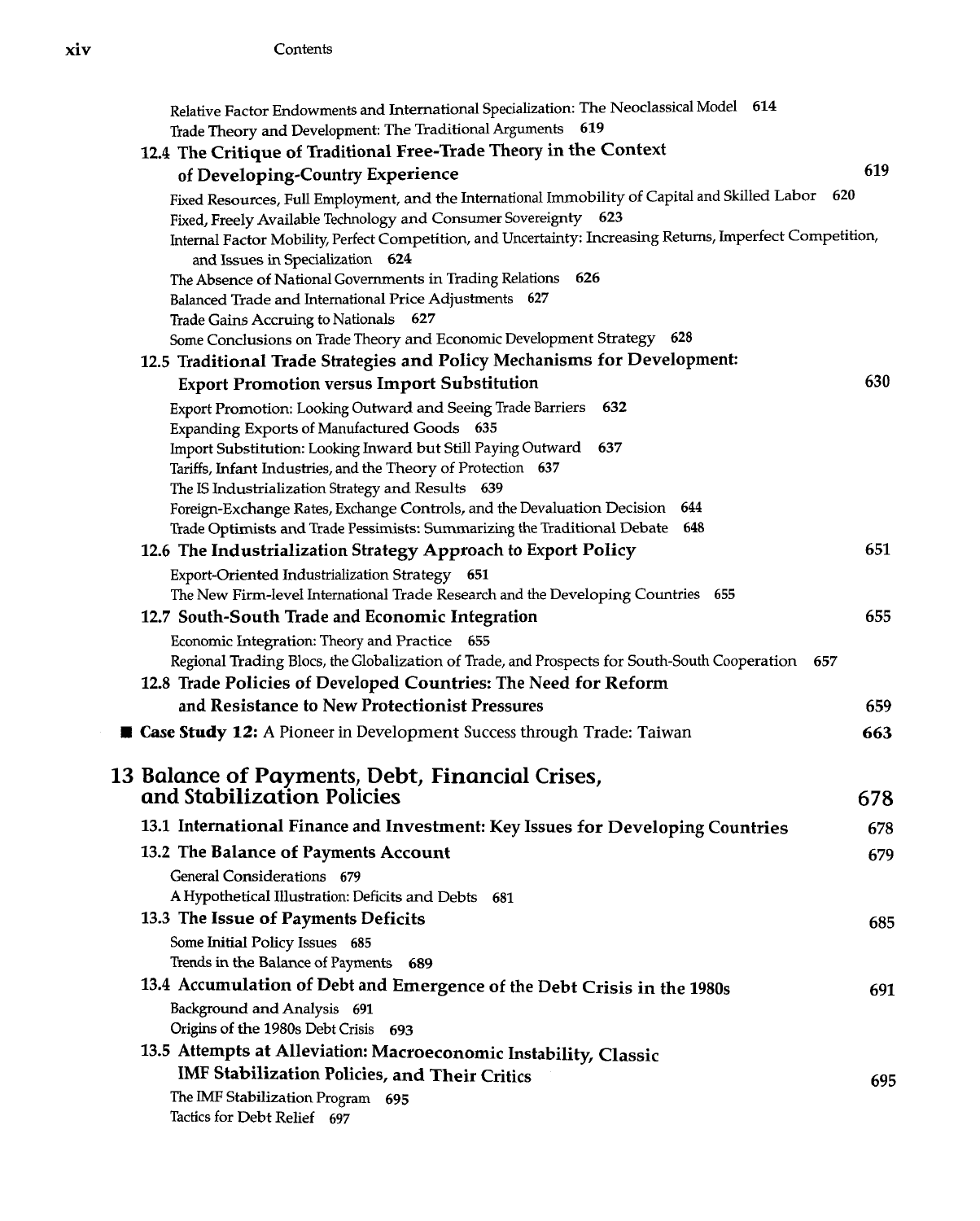| 13.6 The Global Financial Crisis and the Developing Countries                                                 | 706  |
|---------------------------------------------------------------------------------------------------------------|------|
| Causes of the Crisis and Challenges to Lasting Recovery 707                                                   |      |
| Economic Impacts on Developing Countries 710                                                                  |      |
| Differing Impacts and Continuing Challenges across Developing Regions 714                                     |      |
| Prospects for Recovery and Stability 717                                                                      |      |
| Opportunities as Well as Dangers? 718                                                                         | 720  |
| <b>Case Study 13:</b> Trade, Capital Flows, and Development Strategy: South Korea                             |      |
| 14 Foreign Finance, Investment, Aid, and Conflict:                                                            |      |
| <b>Controversies and Opportunities</b>                                                                        | 731  |
| 14.1 The International Flow of Financial Resources                                                            | 731  |
| 14.2 Private Foreign Direct Investment and the Multinational Corporation                                      | 732  |
| Private Foreign Investment: Some Pros and Cons for Development 736                                            |      |
| Private Portfolio Investment: Benefits and Risks<br>-743                                                      |      |
| 14.3 The Role and Growth of Remittances                                                                       | 744  |
| 14.4 Foreign Aid: The Development Assistance Debate                                                           | 747  |
| Conceptual and Measurement Problems 747                                                                       |      |
| Amounts and Allocations: Public Aid 748                                                                       |      |
| Why Donors Give Aid 750                                                                                       |      |
| Why Recipient Countries Accept Aid 754                                                                        |      |
| The Role of Nongovernmental Organizations in Aid 755                                                          |      |
| The Effects of Aid 756<br>14.5 Conflict and Development                                                       | 757  |
|                                                                                                               |      |
| The Scope of Violent Conflict and Conflict Risks 757<br>The Consequences of Armed Conflict 758                |      |
| The Causes of Armed Conflict and Risk Factors for Conflict 761                                                |      |
| The Resolution and Prevention of Armed Conflict 763                                                           |      |
| <b>E Case Study 14:</b> Costa Rica, Guatemala, and Honduras:                                                  |      |
| Contrasts and Prospects for Convergence                                                                       | 767  |
|                                                                                                               |      |
| 15 Finance and Fiscal Policy for Development                                                                  | 781  |
| 15.1 The Role of the Financial System in Economic Development                                                 | 782. |
| Differences between Developed and Developing-Country Financial Systems 784                                    |      |
| 15.2 The Role of Central Banks and Alternative Arrangements                                                   | 787  |
| Functions of a Full-Fledged Central Bank 787                                                                  |      |
| The Role of Development Banking 791                                                                           |      |
| 15.3 Informal Finance and the Rise of Microfinance                                                            | 792  |
| Traditional Informal Finance 792                                                                              |      |
| Microfinance Institutions: How They Work 793                                                                  |      |
| MFIs: Three Current Policy Debates 796<br>Potential Limitations of Microfinance as a Development Strategy 798 |      |
| 15.4 Formal Financial Systems and Reforms                                                                     | 799  |
| Financial Liberalization, Real Interest Rates, Savings, and Investment 799                                    |      |
| Financial Policy and the Role of the State 801                                                                |      |
| Debate on the Role of Stock Markets 803                                                                       |      |
|                                                                                                               |      |

J.  $\mathbf{1}$ 

 $\bar{1}$ 

Contents XV

 $\bar{\rm v}$